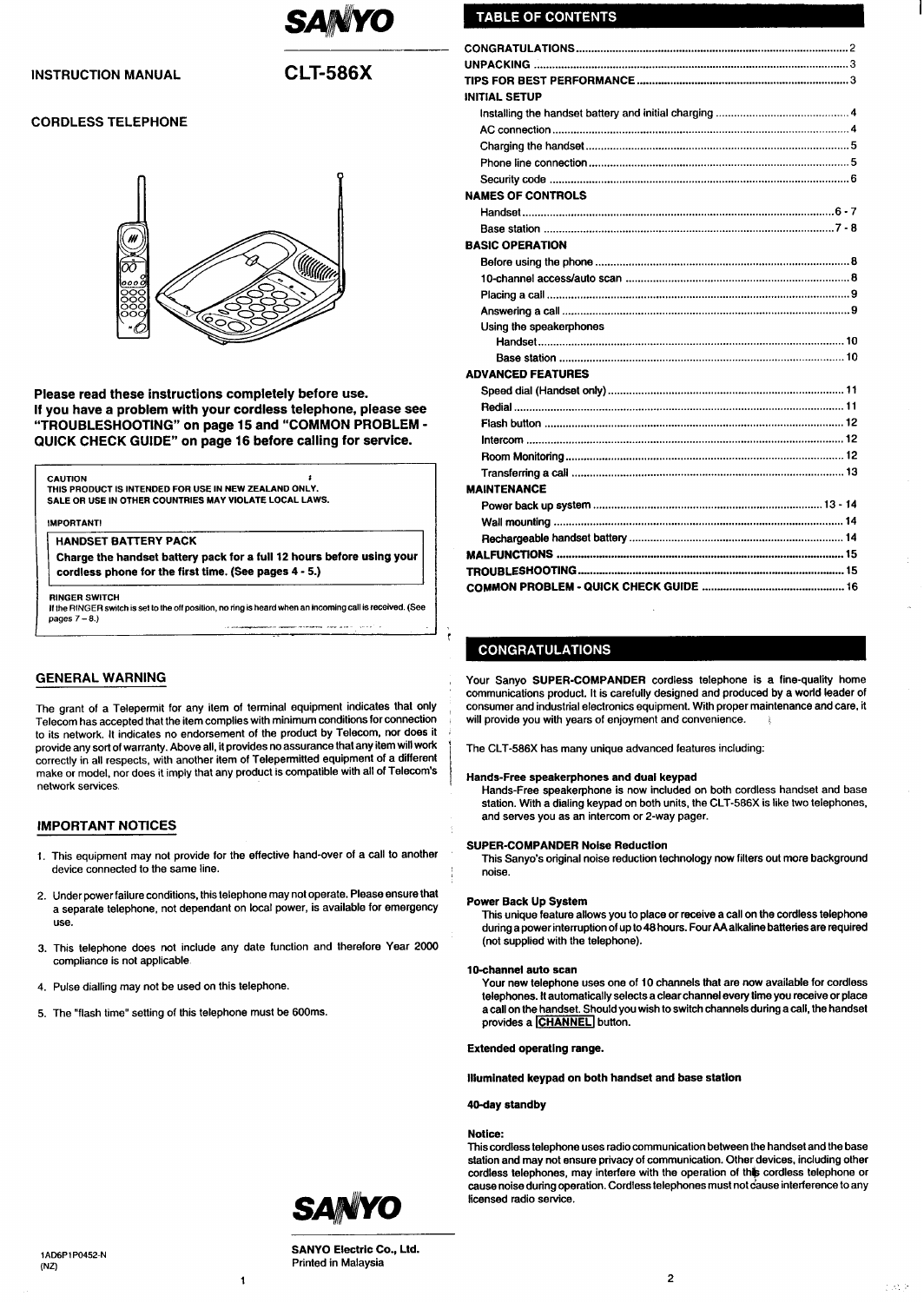### <span id="page-1-0"></span>**UNPACKING**

Check to make sure you have all the items that come with the system.



**Speed Dial Directory Sheet PEED DIA** 

Model No. AD-B135 INPUT: AC 230V~240V, 50Hz OUTPUT: DC 9V, 250mA Polarity: Center Negative  $\bigoplus$ ′€ ⋲



# **Wall-Mount Bracket**

## **TIPS FOR BEST PERFORMANCE**

#### **BASE STATION LOCATION**

For maximum operating range, extend the base station antenna to full length. In most cases, the best location for the base station is at the highest point in the house. Avoid places near electrical appliances and metal structures such as a refrigerator and filing cabinets that can reduce operating range and performance.

Away from electrical appliances such as a TV, radio, or personal computer. In a HIGH and CENTRAL location with no obstructions.



Do not place the base station on top of or near a TV or VCR as this may interfere with the performance of these appliances.

#### CAUTIONS: 35 MONTEGU.

- If you operate this product near water (bathtub, swimming pool, kitchen), take care to avoid contact between the water and the handset.
- Never spill liquid of any kind on the handset. This may cause a malfunction.
- Do not operate this product with dirty hands or allow the handset to be exposed to direct sunlight for extended periods. This can cause blurring, discoloration and fading of the lettering on the handset keypad. Discoloration or fading will have no effect on the telephone performance.

### **INITIAL SETUP**

#### INSTALLING THE HANDSET BATTERY AND INITIAL CHARGING

- 1. Remove the battery compartment lid.
- Plug the battery cord into the connector  $\overline{2}$ inside the compartment.
- 3 Place the battery in the compartment.



4 Replace the lid.

IMPORTANT: Charge the handset for a full 12 hours before using the cordless phone for the first time. Never attempt to use the cordless phone before this initial battery charge. See next page.

Replacement battery number:

SANYO 3N-270AA or GP30AAK3BML Use of other brands or types of batteries may cause serious damage or equipment malfunctions

#### **AC CONNECTION**

- 1. Insert the small plug of the AC adaptor cord into the DC 9V AC ADAPTOR jack on the back of the base station.
- 2. Secure the AC adaptor cord under the hook located below the jack, as shown.
- 3. Plug the AC adaptor into an AC wall outlet.



NOTE: USE ONLY SANYO AC ADAPTOR MODEL NO. AD-B135<br>(APPROVAL NO. 14676)

 $\omega_{\rm{eff}}$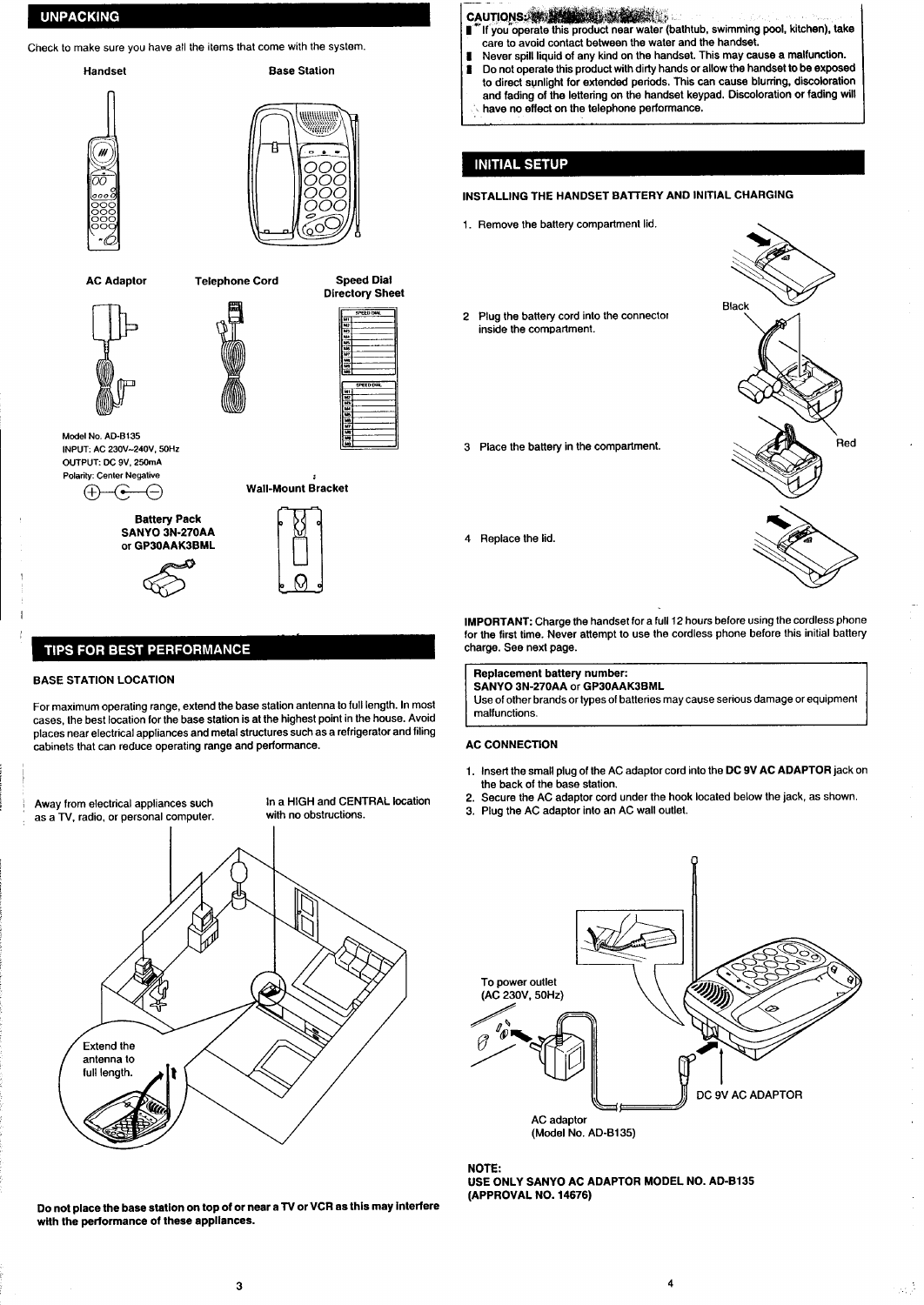### <span id="page-2-0"></span>**CHARGING THE HANDSET SECURITY CODE**

**1, Place thehandset onthebase station for12 hours, The CHARGE indicator lights.**



**2. Remove thehandset from the base stalion.**

**From then on, recharge the handset for continuous 12 hours when the BATT.LOW indicator lights.**

t3ATl **LOW– ~\~**

**Keep the charging contacts on the handset and base station clean. Dirty contacts may prevent the handset battery from charging.**



#### **NOTE:**

**No battery charging takes place while the unit is being powered by the power backup system.**

#### **Standby time**

**When the handset battery is fully charged, your Sanyo cordless phone offers up to 40 days of continuous stsndby time or up to 13 hours of continuous taiktime. (Listed standby time is measured under a situation in which handset is kept in standby mode only-no phone tails are made orreceived). Under normal usage condtions, recharging is required more offen. Also note that the iisted continuous talk time shortens if the handset speakerphone is confinuousiy used.**

 $CAUTION:$  **Repeated recharging for shorter periods may reduce battery capacity.** 

#### **PHONE LiNE CONNECTION**

#### **Note:**

**Piease make sure that the handset battery is fuily charged before connecting the phone iine cable.**



#### **WARNINGS**

- **This cordiess telephone may, on some longer lines, have difficulty handing over to another device connected to the same tine.**
- **Immediately disconnect the equipment should** it**become physically damaged, and arrange for its disposai or repair.**
- **The operation ofthis equipment on the same iine as telephones or other equipment with audible warning devices or automatic ring detectors wiii give rise to bell tinkle or noise and may cause fafse tripping of the ring detector. Should such problems occur, the user is not to contact Teiecom Faults Service.**

#### **CAUTION**

**This teiephone is for use with a "tone diafing system" only. If you have pulse diating lines, you can't use this cordless telephone.**

### **INITIAL SETUP (continued)**

**This cordless telephone has a digitai security system with 10,000,000 posslbie codes. This system helps prevent the unauthorized use of your telephone iinebyanothe{ cordless telephone.**

#### **How to reset your security code**

**1. Place thehandset inthabase station cradle.**



**2. Within 8seconds, press llNTERCOM.PAGEIFINDl onthebasestafion. The tN USE indicator flashes, and then goes out. The security code is now set.**

#### **NOTES:**

- **I Tochange yoursecutity codeatany time, simply repeat theabove steps.**
- **A new security code is automatically set each time.**
- **1f you experience difficulty in resetting security code, first disconnect the AC adaptor from the unit, reconnect it, and then try again.**
- **# Thesecuritycodecannotbe resetwhiletheunitisbeing poweredbythepowerback up system.**

#### **REMEMBER:**

**If you do not install backup batteries in the base station, the security code will be lost when the power is interrupted (if the AC adaptor is disconnected to move the unit to another room, for exampie).**

### **NAMES OF CONTROLS**

#### **HANDSET**



**H**

**Microphone Contaci Points**

 $\angle$ 

\ **SpEAKER ButfOtiindicatOr Press to use the handset speakerphone. Also used to changa the voiume level (normal or loud) of the handset speakerphone. Aiso iights when the handset speakerphone is in use.**

**For handset battery charging.**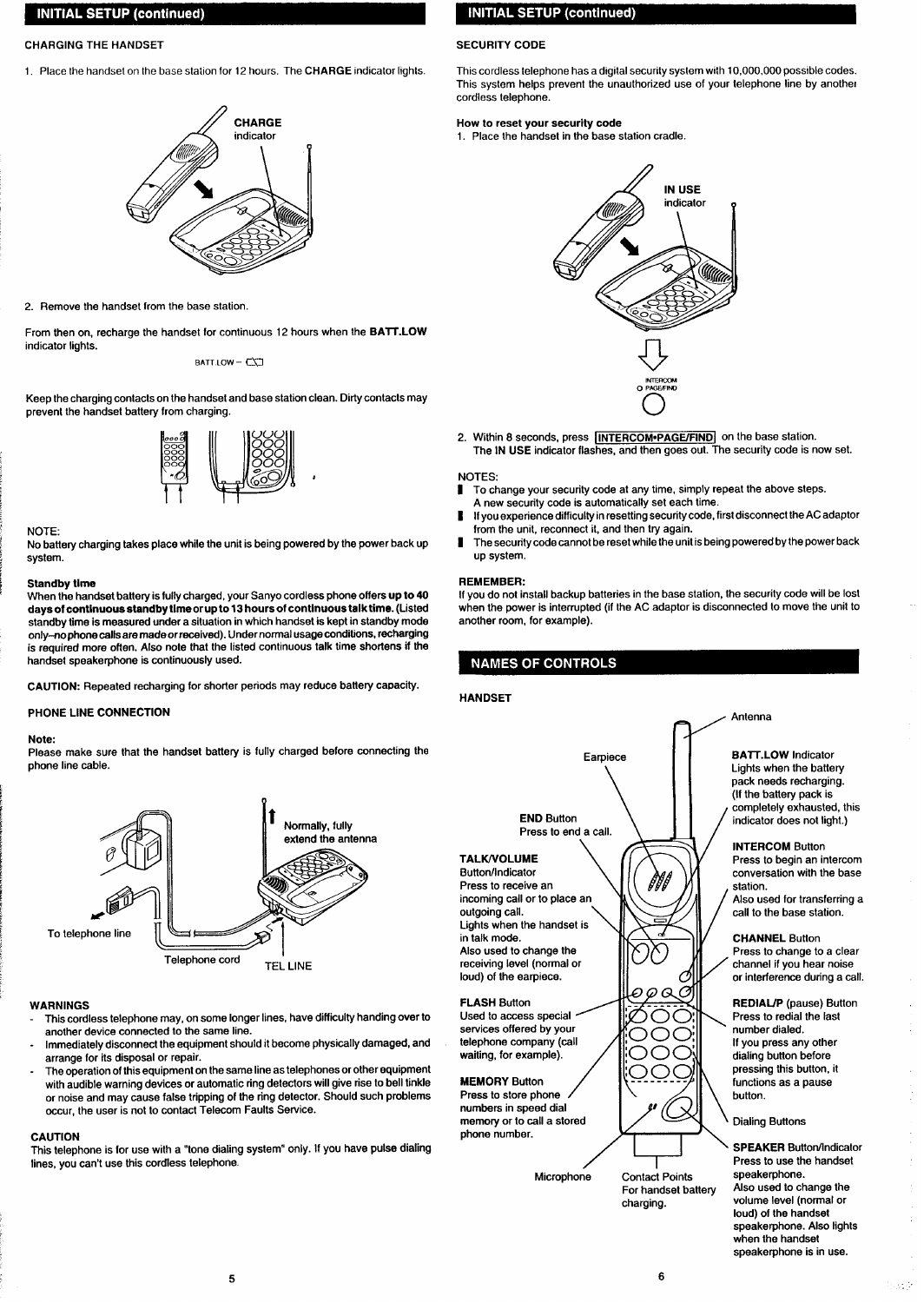### **NAMES OF CONTROLS (continued)**

<span id="page-3-0"></span>I



**Turns the handset ringer on and off. Thie switch must be eet to the "on" position in order to hear a ring when an incoming call is received. If the ringer disturbs you, set to the "off"position, the ring of the handset will be muted.**

### **NAMES OF CONTROLS (continued)**

### **HANDSET BASE STATION**





**VOLUME Control RINGER Switch**  $s$ ound level.

**Adjusts the speakerphone Turns the base station ringer on and**

**This switch must be set to the ON position in order to hear a ring on the base station when an incoming call is received.**

### **BASIC OPERATION**

#### **BEFORE USING THE PHONE**

- **1. Take the handset to the location you want to use it.**
- **2. Press ~. Verify that you get a dial tone and the TALK indicator tights. Your handset is ready to use.**
- **3. Place a call or press ~ to hang up.**

### **BASE STATION**



**FIND Indicator Lights when the intercom is in use. Also flashes when the base station user pages the handset user, or the base station user is paged from the handset user.**

**Press to begin an intercom conversation with the handset user, or to transfer a call to the handset. Atso used to reset the security code. button.**

**For optimum performance, extend to full**

**Dialing Buttons**

**Button/Indicator Press to turn speakerphone on and off. Also lights when the speakerphone**

**REDIAfJP (pause) Button Press to redial the last number dialed. If you press any other dialing button before pressing this button, it functions as a pause**



Every time you answer or place a call using the nandset, this cordies telephone<br>For handset battery the state of place and the state of the state of the state of the state of the state of th<br>share in the state of the state **between the base station and handset. If you notice interference during a call, simply**  $\overline{h}$  **CHANNEL** on the handset to access a clear channel.



:.., ,,.,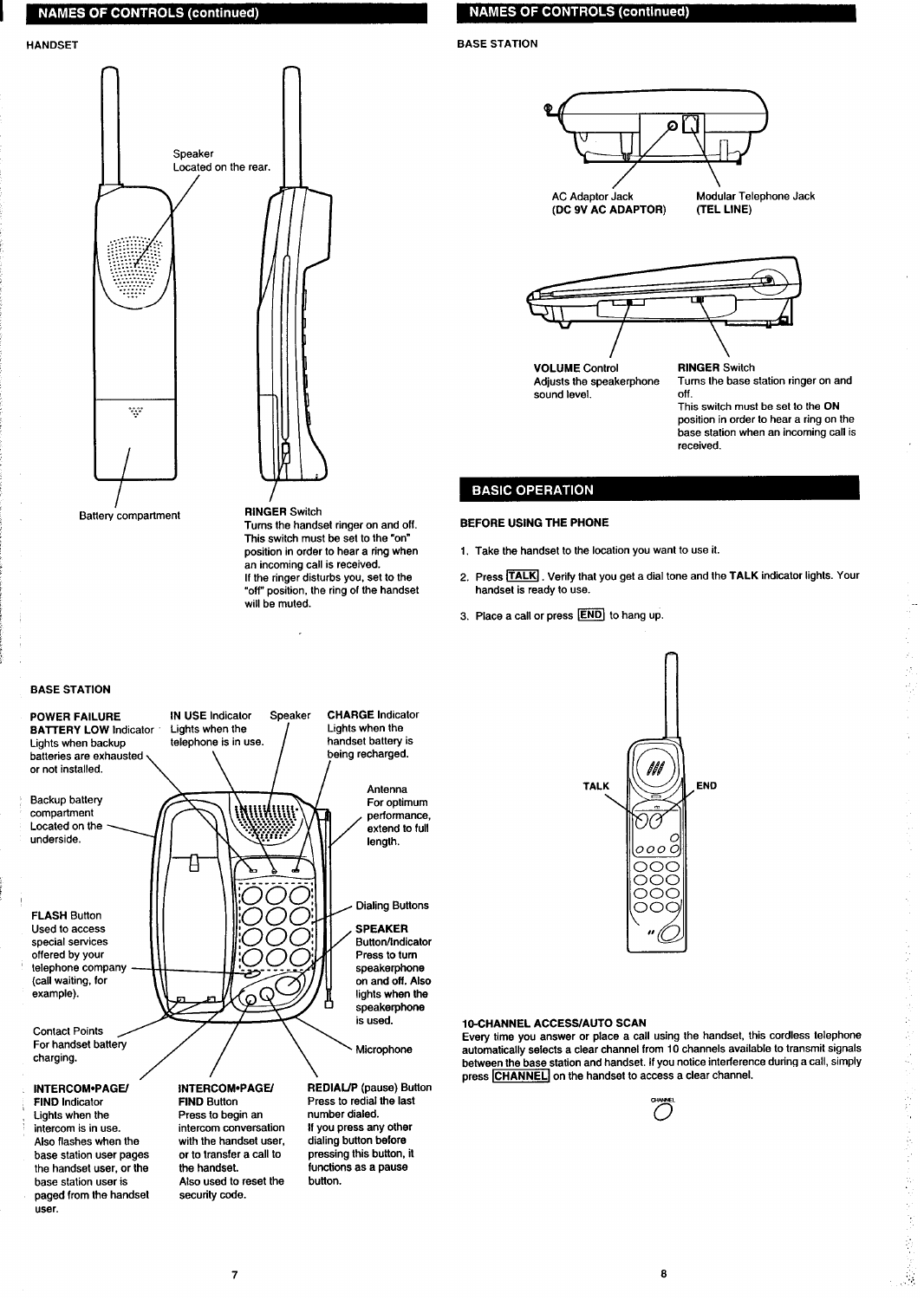### <span id="page-4-0"></span>**BASIC OPERATION (continued)**

### **Using the Handset**

- 1. Press<sup>[TALK]</sup>. **(Or lift the handset from the base station** and then press **TALK**).) **The TALK indicator lights. The dialing buttons also light for approximately 10 seconds.**
- 



3. Press **END** to hang up.

#### **To adjuat the volume**

**Press [TALWOLUME[ once during a call. The volume level changes – normal or loud – each time ITALWVOLUME] is pressed.**

#### **ANSWERING A CALL**

#### **Answering with the Handset**

**When a** call comes in, the dialing buttons and  $\int$   $\pi$ AD **the TALK and IN USE indicators flash.**

**1. Press TALK (Or liftthe handset from the base station.)** o**'w**

#### **ANY KEY ANSWER**

**You can also press any key on the handset except the @ key to answer the cafl. 2.** Press  $\overline{END}$  to hang up.

**P\**

.. .



**IN USE** 

**/**

#### **NOTES:**

- **I If the handset RINGER switch is set 10the off position, the handset will not ring.**
- **I The cordfess handset may ring slightly after the base station.**
- **I If the handset is too faraway from the base station, pressing ~ may not hang**  $u$ <sub>p</sub> a call. If this happens. come closer to the base station and then press **END**.

### **BASIC OPERATION (continued)**

### **PLACING A CALL USING THE SPEAKERPHONES**

**The CLT-586X has two speakerphones – one on the handset and the other on the Dase station – which allow you to answer and place a call on either unit. Both speakerphones let you have a Hands-Free phone conversation – no need to hold the handset.**

### **HANDSET**

#### **To place a call using the handset speakerphone:**

- 1. Press **SPEAKER** and listen for a dial tone. **The dialing buttons and the TALK and SPEAKER indicators light.**
- **2. Dial the number.**

3. Press **END** to end the call.

2. **Press**  $\boxed{\text{END}}$  to end the call. **To adjust the apeeker volume: <sup>u</sup>**

1. Press SPEAKER



(…a)

**Talk into the microphone. The caller's voice isheard from the speaker on the**  $b$ ack of the handset.

**To answer a call using the handset speakerphone:**

Press **[SPEAKER]** once during a call. The speakerphone







**CAUTION When usingthe Hands-Free handset speakerphone, keep the speaker (located on the back of the handset) away from your ear to prevent any damage to your ear.**

#### **BASE STATION**

**button is pressed.**

**To place e cell from the baee station:**

1. Press **SPEAKER** to get a dial tone. **The SPEAKER indicator lights. The dialing buttons light for approximately 10 seconds.**

**2. Oial the number.**



**When the call is answered, speak into the microphone.**



**3.** Press **SPEAKER** to end the call.

#### **To enswer a call at the bese station:**

- When a call comes in, the dialing buttons and the **IN USE** indicator flash.<br>1. Press **SPEAKER** to answer a call.<br>The SPEAKER indicator lights. **1.** Press **SPEAKER** to answer a call.<br>The **SPEAKER** indicator lights.
- 2. Press **SPEAKER** again to end the call.

**Use the VOLUME control on the side to adjust the speaker 4 b volume.**

**NOTE: If the RINGER switch is set to the OFF position, the base station will not ring.**



**VOLUME**

**1~1**

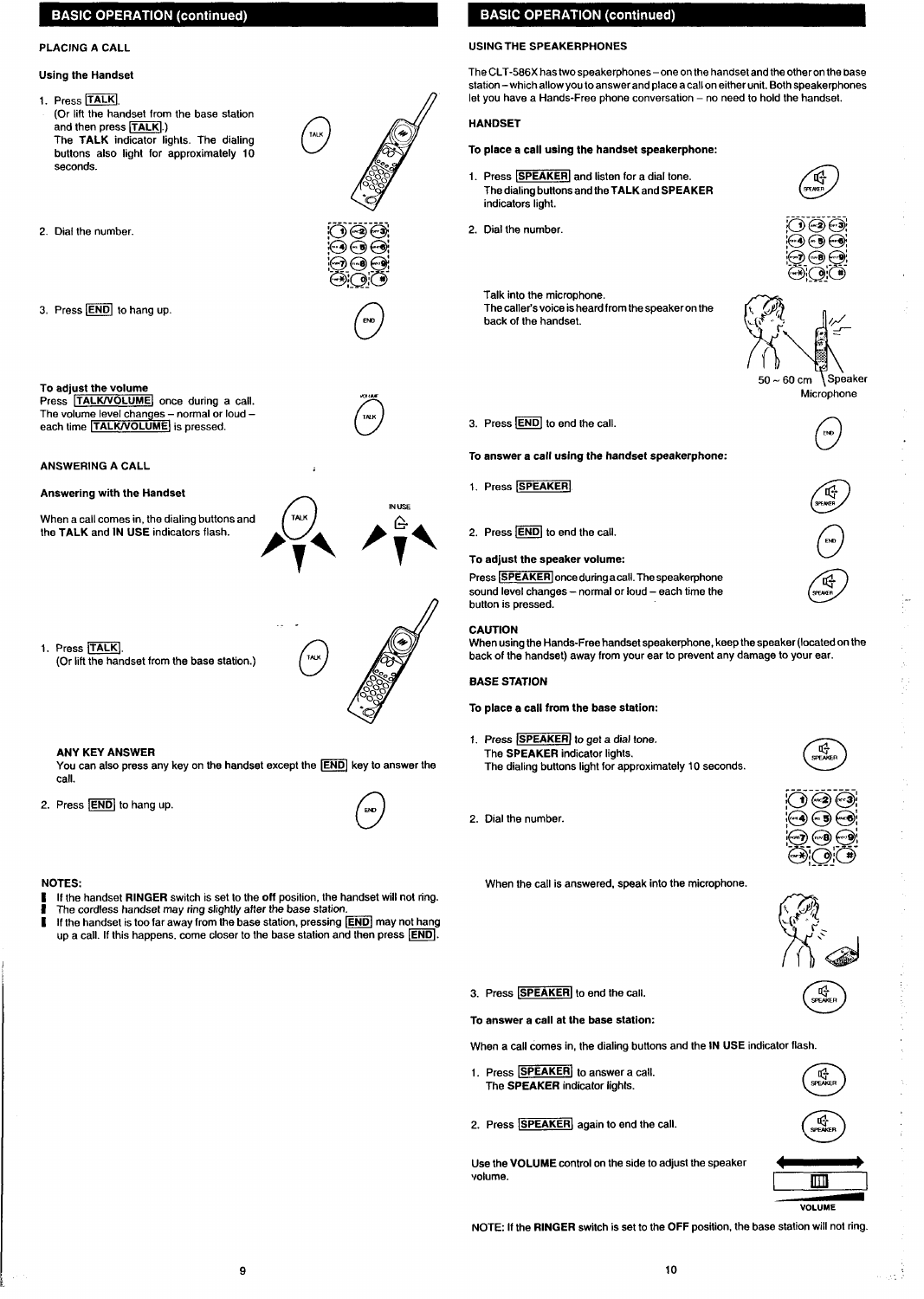### <span id="page-5-0"></span>**ADVANCED FEATURES**

### **SPEED DIAL (Handset only)**

**The handset can store up to 10 phone numbers in its memory. You can dial a stored**  $number$  simply by pressing  $[MEMORY]$  and the assigned 1-digit memory location **number.**

### **To store numbers in memory**

1. Press **MEMORY**. **The TALK indicator flashes. The dialing buttons light for approximately 10 seconds.**



- **2. Oial the phone number you want to store using** the handset keypad.<br> **If** you make an arraculation of the combon sumbor  $\widehat{(\cdot)}$ **If you make an error while storing a number,**<br>**press FNDI** to cancel the operation
	- $\sqrt{p}$  **(example 1) c cancel** the operation.

**To resume, begin with step 1. — Up to 16 digits can be stored. (A pause counts as one digit.)**



3. Press MEMORY.



ക്ക് ( بۇ

**4. Press a number button (@)-@)) 10assign a memory location number to the ~hone number.**

**A beep sounds. The dialing buffon light goes off. The pho;e number is now stored in the handset memory.**

**5. Write the stored phone number on the speed dial directoty sheet (included)**

**6. Repeat steps 1-5 to store other numbers orto change previously stored numbers.**

#### **To inserf a pause**

**Stored phone numbers can include a 2-second pauses between two digits (aftar 1 to get an outside fine ina PBX system, for example). Preee [~] after the first digit.**

**NOTE: To clear a stored phone number, press 1~1 twice, and then the assigned index number.**

#### **To dial a number stored in the memory**





2. Press MEMORY

**3. Enter the location number ((@-@) using the handset keypad.**



**Speed dialing can be performed using the handset keypad only.**

**The speed dial memory may be erased ifthe handset battery is replaced or exhausted.**

#### **REDIAL**

**You can automatically redial the last number called using ~[ on the handset or base station. A number of up to 32 digits can be redialed.**

- **i REDIAL/P** on the handset redials the last number  $i$  called using the handset keypad.
- **I REDIAL/P** on the base station redials the last **number called using the base station keypad.**

### **NOTE:**

**I**

 $T$ **o** redial after hearing a busy signal, press **END**, then **FALK** or **SPEAKER**, then **REDIAL/P** 

## **ADVANCED FEATURES (continued)**

### **FLASH BUTTON**

**You can use -[ to answer the second party when you subscribe to CALL WAITING service offered by your phone company and PBX system.**

#### **If you subscribe to CALL WAITING...**

- **1, If a call comes in when vou are already on the phone, a beep sounds.**
- 2. Press **FLASH**.
	- **The first call is placed on hold, and you can talk to the second caller.**

3. Press **FLASH** again. **The second caller is placed on hold, and you can talk to the first caller.**



**FLASH** 

**~ Q..{**

 $N$  **DTE: FLASH** may also be used to get a new dial tone without pressing **END** or **replacing the handset in the base station cradle. However, if your telephone line has special service features (like CALL WAITING), [-[ may not operate in this way.**

### **INTERCOM**

**The intercom feature allows wireless communications between the base and handset users. The paging feature can also be used as a handset locator.**

#### **From Handaet to Base Station (Auto Intercom)**

- 1. Handset: Press *MITERCOM* to page the base station. **Base station automatically switches to intercom mode. The lNTERCOM=PAGE/FIND indicator fights.**
- **2. To use the handset s eakerphone, the handset user must press IsPEAKER**
- 3. **Handset: Press**  $\overline{[END]}$  to turn off the intercom.

#### **From Beaa Station to Handset**

- **1. Basa station: Press IlNTERCOMOPAGE/FINDl to page the handset. The lNTERCOM.PAGE/FIND indicator flashes. When the handset is paged by the base station, the handset keypad and the TALK indicator flash.**
- 2. Handset: Press **TALK** (or any key except **END**) and **begin intercom conversation. The TALK indicator fights. (The handset user can also use the handset**  $s$ peakerphone by pressing  $s$ **PEAKER**.)
- **3. To turn off the intercom, press ~ on the handset.**

#### **ROOM MONITORING**

**Using the intercom feature, the handset user can monitor the ambient sound of the room where the base station is located.**

**1.** Press **INTERCOM** to begin monitoring.



**INTERCOM** 

**@**

**, MTERCOM ~—**

**2.** Press **END** to end monitoring.

#### **Handset Locator**

**If you misplace the handset, press**  $\begin{bmatrix} \n\text{INTERCOM-PAGE/FIND} \\
\text{make the handset been.}\n\end{bmatrix}$  on the base station to

#### **NOTE**

**If the handset RINGER switch is set to the off position, no beep will be produced.**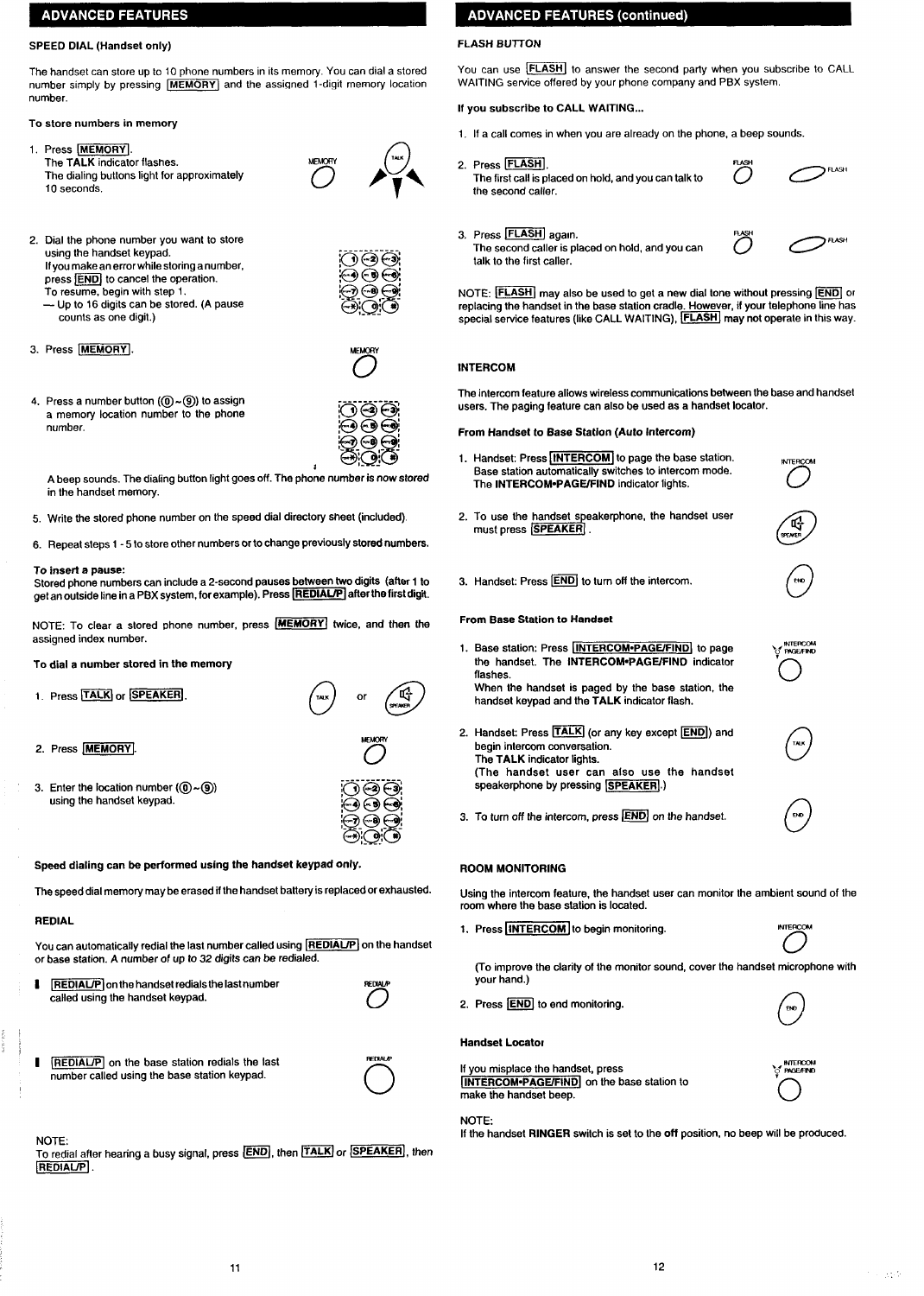### **ADVANCED FEATURES (continued)**

#### **TRANSFERRING A CALL**

<span id="page-6-0"></span> $\blacksquare$ 

**A call can be transferred between the handset and the base station**

#### **From Handaet to Baae Station**

- **1.** Handset: Press **[INTERCOM**] to alert the base **station. The TALK indicator flashes. The call is put on hold. Speak to the base station user.**
- **2. Handsat Press ~. The base station user can now talk to the caller using the speakerphone.**

**Handset If the base statian doas not answer, press TALK** to talk to the caller again.)

#### **From Base Station to Handset**

- **1.** Base station: Press **INTERCOM•PAGE/FIND** to  $\sum_{i=1}^{N} P_i^{\text{G}}$ **alerl the handset user.** Dass station. These <u>includes in each mass</u> is<br>alert the handset user.<br>The call is put on hold.
- **2, Handsak Press ~ (or any key except ~) the call is put on hold.**<br> **Handset: Press <b>TALK** (or any key except  $\overline{[END]}$ )<br>
to answer the base station.

**To use the handset speakerphone, press ~ instead.**

**3 Handset: Press = again to talk to tha caller. n The handset speakerphone remains turned on** u **if it was used to answer the base station.**

**If the handset user does not answer, the line automatically +eturns to talk mods in 10 seconds, and the base station user can talk to the caller again.**

### **MAINTENANCE**

#### **POWER BACK UP SYSTEM**

**This cordless telephone has a power backup system to alfow operation during a power interruption up1048 hours of standby time or up to 13 hours of continuous handset talk time (handset with fully charged Ni-Cd battery).**

**For optimum performance during a power failure, tha backup batferias must be fresh and the handset battery must be fully charged at the beginning of the power outage. The power back up system requirea 4 AA alkafine batteriea (not supplied).**

CAUTION: A power failure may occur at any time without you being aware of it (while you are sleeping, away from home, etc.). During a power failure, the base  **<b>receives power** from the backup batteries. **If a power failure occurs for an extendad period, or for several brief periqls, the ~ useful life of tha backup batteries will be shortened. .,**

**To install backup batteries:**

- 1. Make certain that the AC adaptor is **connected to the base station".**
- **2. Open Iha backup battery compartment lid by pushing the notches.**



**3. Install 4 AA batteries (not supplied) as indicated in the baftey compaflment.**

**4. Close the lid.**

### **MAINTENANCE (continued)**

#### **NOTES:**

- **I ffbackup batteries arenotinstaIled, thetelephone stops functioning immediately andthebasestafion redialmemory iserased when the power is interrupted (for example, if the AC adaptor is unplugged to move the base station).**
- **I The POWER FAILURE BAITERY LOW indicator lightswhen the backup batteries are exhausted or not installed with the AC adaptor connected.**
- **1 The power back UP system is inactive when AC power is supplied to the base station.**

#### **When installing the batteries:**

**To prevent corrosive leakage from batteries, which can causa personal injury ana damaae to the unit. observe tha followina mecaufions:**

- t **M~ch the polarities (+ and - signs) o; batteries to the polarities shown inside the battery** case.
- **I Do not mix new batteries with old or used bafferias.**
- **I Only use batteries of the same type and brand.**
- **I Ifthe unitis not to be used for an extended period of time, remove the batteries and store them in a cool place.**
- **I Carefully follow the battery manufacturer's instructions for proper use and disposal.**

**SPENT OR DISCHARGED BAITERIES MUST BE RECYCLED OR DISPOSED OF**

**I DO NOT ALLOW YOUNG CHILDREN TO HANDLE BATTERIES.**

## **PROPERLY IN COMPLIANCE WITH ALL APPLICABLE LAWS.**

**NOTE:**

#### **WALL MOUNTING**

#### **To mount the base station on a waif**

 $TAK$ **1. Insert the hooks of the wall-mount bracket in the holes@) on the underside of the base station.**

**Then push them in the direction of arrow @as shown.**



- **2. Connect a short modular tefephone cord (not suppfied) ta the wall plate.**
- **3. Mount the base station on the wall phone plate and seat it securely.**

#### **RECHARGEABLE HANDSET BATTERY**

**Recharge handset in the base station cradle for a continuous 12 hours when the BAIT. LOW indicator lights. (See page 5).**

**Repeated recharging for shorter periods may reduce battery capacity.**

#### **Battery Refresh**

**If your battary seems to naed recharging more often than usual, it may have lost part of its charging capacity because of premature recharging. To return the battery to its full capacity, try the battery refresh procedure.**

- **# Discharge the battery by feaving the handset in talk made until the BAIT. LOW indicator lights. (First, disconnect base station from phona line.)**
- **I Charge the handset for 12 hours.**
- **[ Repeat this procedure once more.**

If performance still doesn't improve, it's time to replace the battery.

**REMEMBER: Reset security code after a battery refresh (page 6).**

#### **REMEMBER:**

**Your handset battery needs recharging when the BATT.LOW indicator lights.**

#### **Cleaning the contact points**

**To ensure that the handset battery charges properfy, clean the contact points on the handset and tha base station once a month with a soft cloth.**